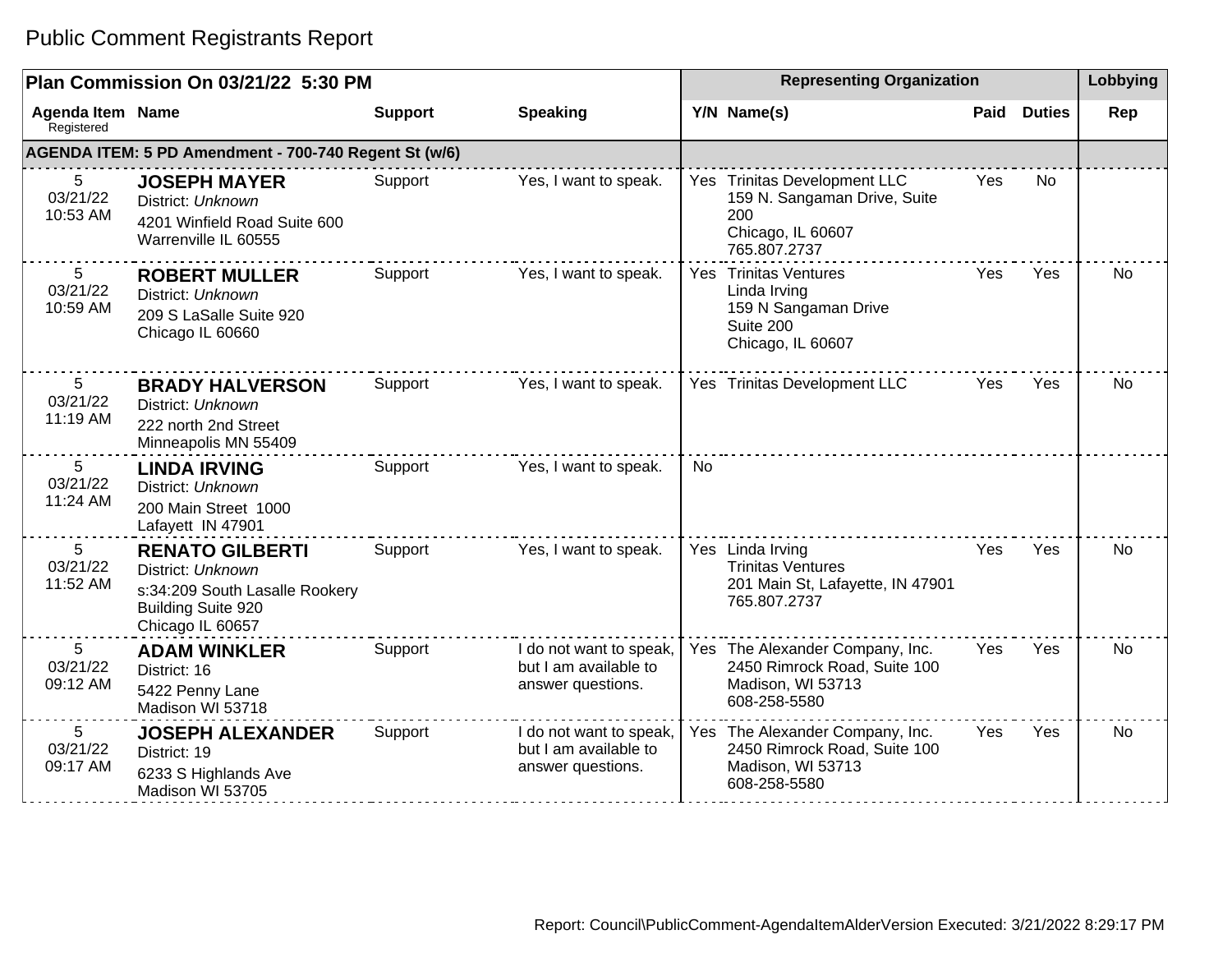|                                         | Plan Commission On 03/21/22 5:30 PM                                                              |                                                                                                 |                                                                       |    | <b>Representing Organization</b>                                                                                          |            |                    | Lobbying  |
|-----------------------------------------|--------------------------------------------------------------------------------------------------|-------------------------------------------------------------------------------------------------|-----------------------------------------------------------------------|----|---------------------------------------------------------------------------------------------------------------------------|------------|--------------------|-----------|
| <b>Agenda Item Name</b><br>Registered   |                                                                                                  | <b>Support</b>                                                                                  | <b>Speaking</b>                                                       |    | Y/N Name(s)                                                                                                               |            | <b>Paid Duties</b> | Rep       |
|                                         | AGENDA ITEM: 5 PD Amendment - 700-740 Regent St (w/6)                                            |                                                                                                 |                                                                       |    |                                                                                                                           |            |                    |           |
| 5<br>03/21/22<br>01:27 PM               | <b>NATHAN WAUTIER</b><br>District: 4<br>22 East Mifflin, Suite 700<br>Madison WI 53703           | Support                                                                                         | I do not want to speak,<br>but I am available to<br>answer questions. |    | Yes Trinitas Development<br>c/o Linda Irving<br>P. 765.807.2737<br>159 N. Sangaman Drive, Suite<br>200, Chicago, IL 60607 | Yes        | No.                |           |
| $5\phantom{.0}$<br>03/21/22<br>03:18 PM | <b>ELI TSAROVSKY</b><br>District: 2<br>620 N Carroll Street 409<br>Madison WI 53703              | Support                                                                                         | I do not want to speak,<br>but I am available to<br>answer questions. |    | Yes Campus Area Neighborhood<br>Association                                                                               | No         | No.                |           |
| 5<br>03/21/22<br>09:39 AM               | <b>KENDRA BISHOP</b><br>District: Unknown<br>2450 Rimrock Road Suite 100<br>Madison WI 53713     | Support                                                                                         | No, I do not want to<br>speak.                                        |    | Yes The Alexander Company                                                                                                 | <b>Yes</b> | Yes                | <b>No</b> |
| 5<br>03/21/22<br>12:20 PM               | <b>BRETT MESALAM</b><br>District: Unknown<br>201<br>Lafayette IN 47901                           | oppose                                                                                          | Neither support nor No, I do not want to<br>speak.                    | No |                                                                                                                           |            |                    |           |
| 5<br>03/21/22<br>05:55 PM               | <b>SPENCER GARRETT</b><br>District: 14<br>2202 Luann Ln. 204<br>Madison WI 53713                 | Support                                                                                         | No, I do not want to<br>speak.                                        | No |                                                                                                                           |            |                    |           |
|                                         |                                                                                                  | Support: 11 Opposed: 0 Neither: 1<br>Counts distinct registrants and removes duplicate<br>votes |                                                                       |    |                                                                                                                           |            |                    |           |
|                                         | <b>AGENDA ITEM: 6 CSM - 700-740 Regent St (w/5)</b>                                              |                                                                                                 |                                                                       |    |                                                                                                                           |            |                    |           |
| 6<br>03/21/22<br>10:13 AM               | <b>LINDA IRVING</b><br>District: Unknown<br>200 Main Street 1000<br>Lafayette IN 47901           | Support                                                                                         | Yes, I want to speak.                                                 | No |                                                                                                                           |            |                    |           |
| 6<br>03/21/22<br>10:54 AM               | <b>JOSEPH MAYER</b><br>District: Unknown<br>4201 Winfield Road Suite 600<br>Warrenville IL 60555 | Support                                                                                         | I do not want to speak,<br>but I am available to<br>answer questions. |    | Yes Trinitas Development LLC<br>159 N. Sangaman Drive, Suite<br>200<br>Chicago, IL 60607<br>765.807.2737                  | Yes        | No                 |           |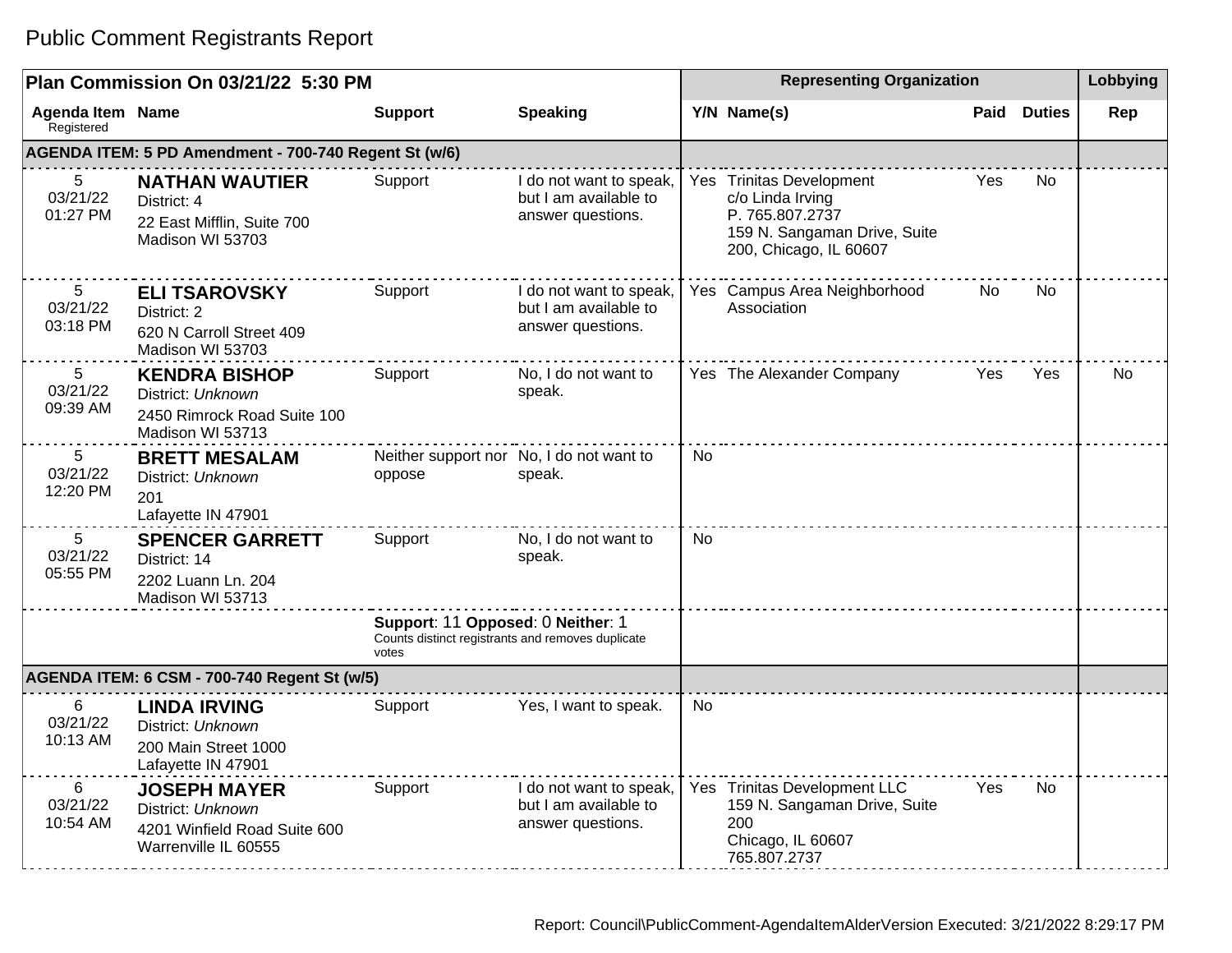|                                        | Plan Commission On 03/21/22 5:30 PM                                                      |                                                                                                |                                                                       |           | <b>Representing Organization</b>                                                                         |      |               | Lobbying |
|----------------------------------------|------------------------------------------------------------------------------------------|------------------------------------------------------------------------------------------------|-----------------------------------------------------------------------|-----------|----------------------------------------------------------------------------------------------------------|------|---------------|----------|
| <b>Agenda Item Name</b><br>Registered  |                                                                                          | <b>Support</b>                                                                                 | <b>Speaking</b>                                                       |           | Y/N Name(s)                                                                                              | Paid | <b>Duties</b> | Rep      |
|                                        | AGENDA ITEM: 6 CSM - 700-740 Regent St (w/5)                                             |                                                                                                |                                                                       |           |                                                                                                          |      |               |          |
| 6<br>03/21/22<br>03:20 PM              | <b>ELIAS TSAROVSKY</b><br>District: 2<br>620 N Carroll Street 409<br>Madison WI 53703    | Support                                                                                        | I do not want to speak,<br>but I am available to<br>answer questions. |           | Yes Campus Area Neighborhood<br>Association                                                              | No   | <b>No</b>     |          |
|                                        |                                                                                          | Support: 3 Opposed: 0 Neither: 0<br>Counts distinct registrants and removes duplicate<br>votes |                                                                       |           |                                                                                                          |      |               |          |
|                                        | AGENDA ITEM: 7 Cond Use - 6831 Odana Rd                                                  |                                                                                                |                                                                       |           |                                                                                                          |      |               |          |
| 7<br>03/18/22<br>02:57 PM              | <b>RYAN SWANSON</b><br>District: Unknown<br>5291 Zenith Parkway<br>Loves Park IL 61111   | Support                                                                                        | Yes, I want to speak.                                                 | <b>No</b> |                                                                                                          |      |               |          |
| $\overline{7}$<br>03/18/22<br>02:57 PM | <b>LAUREN DOWNING</b><br>District: Unknown<br>5291 Zenith Parkway<br>Loves Park IL 61111 | Support                                                                                        | Yes, I want to speak.                                                 | No        |                                                                                                          |      |               |          |
| $\overline{7}$<br>03/20/22<br>02:07 PM | <b>DAN O'CALLAGHAN</b><br>District: 4<br>222 W. Washington Ave. 705<br>Madison WI 53703  | Support                                                                                        | Yes, I want to speak.                                                 |           | Yes Owner/Applicant: Westland<br>Plaza, LLC; 3100 Dundee Road,<br>Northbrook, IL 60062; 847-714-<br>0002 | Yes  | <b>No</b>     |          |
| $\overline{7}$<br>03/18/22<br>04:48 PM | <b>DAVID ISRAEL</b><br>District: Unknown<br>3100 Dundee Rd 308<br>Northbrook IL 60062    | Support                                                                                        | I do not want to speak,<br>but I am available to<br>answer questions. | No        |                                                                                                          |      |               |          |
|                                        |                                                                                          | Support: 4 Opposed: 0 Neither: 0<br>Counts distinct registrants and removes duplicate<br>votes |                                                                       |           |                                                                                                          |      |               |          |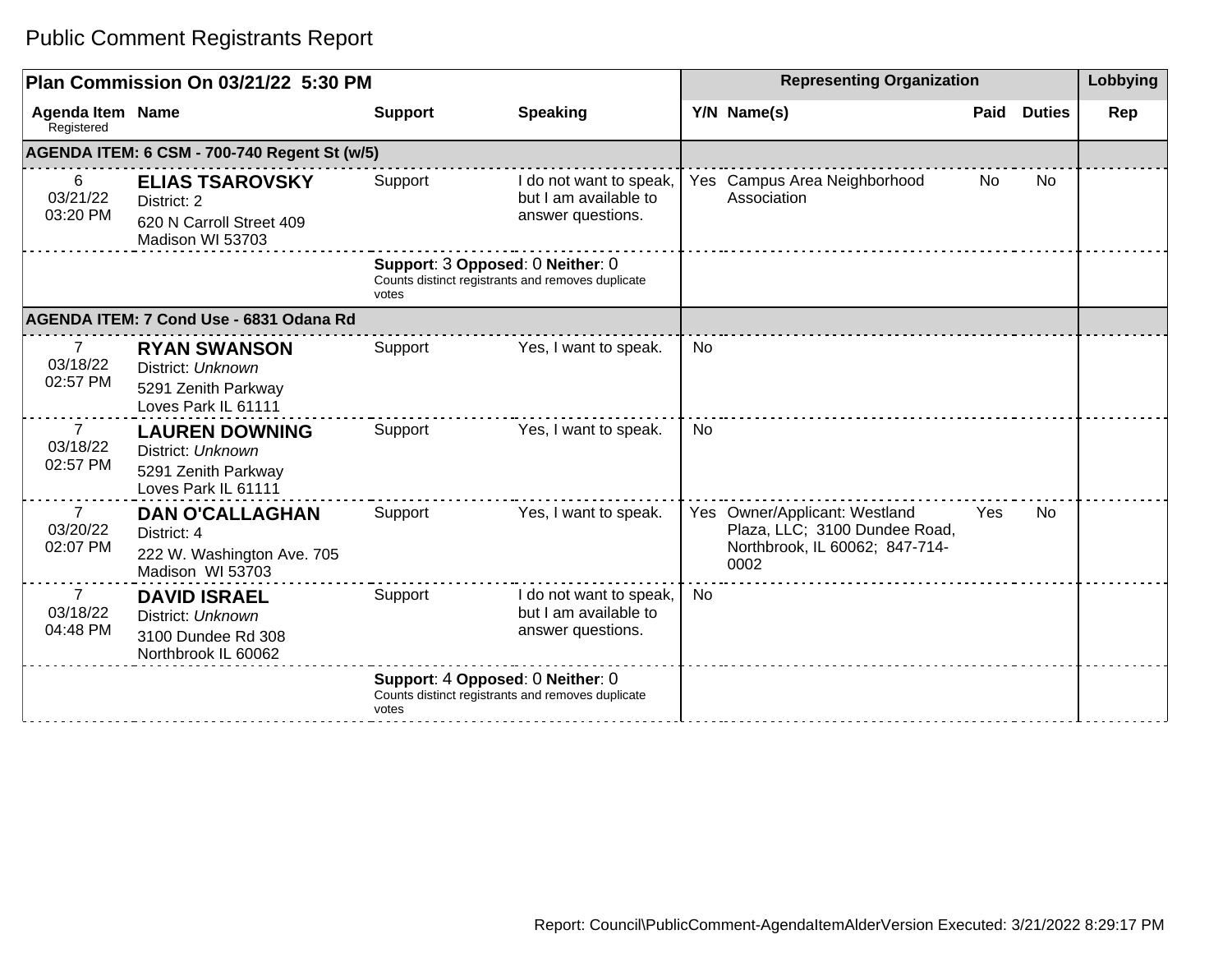|                                       | Plan Commission On 03/21/22 5:30 PM                                                   |                |                                                                                       |           | <b>Representing Organization</b>                                                                                                                     |      |               | Lobbying |
|---------------------------------------|---------------------------------------------------------------------------------------|----------------|---------------------------------------------------------------------------------------|-----------|------------------------------------------------------------------------------------------------------------------------------------------------------|------|---------------|----------|
| <b>Agenda Item Name</b><br>Registered |                                                                                       | <b>Support</b> | <b>Speaking</b>                                                                       |           | Y/N Name(s)                                                                                                                                          | Paid | <b>Duties</b> | Rep      |
|                                       | AGENDA ITEM: 8 Cond Use - 1325-1331 Greenway Crs                                      |                |                                                                                       |           |                                                                                                                                                      |      |               |          |
| 8<br>03/20/22<br>11:52 PM             | <b>KENT YAN</b><br>District: 12<br>2801 International Lane 216<br>Madison WI 53704    | Support        | I do not want to speak,<br>but I am available to<br>answer questions.                 |           | Yes I am helping the business, Paco's<br>Tacos, join the zoom meeting<br>with my computer so that he can<br>take part of the discussion if<br>needed | No.  | <b>No</b>     |          |
|                                       |                                                                                       | votes          | Support: 1 Opposed: 0 Neither: 0<br>Counts distinct registrants and removes duplicate |           |                                                                                                                                                      |      |               |          |
|                                       | <b>AGENDA ITEM: 9 Cond Use - 557 North St</b>                                         |                |                                                                                       |           |                                                                                                                                                      |      |               |          |
| 9<br>03/21/22<br>09:46 AM             | <b>NICK MARTIN</b><br>District: Unknown<br>2063 Lynwood Drive<br>Sun Prairie WI 53590 | Support        | I do not want to speak,<br>but I am available to<br>answer questions.                 |           | Yes City and Farm, LLC<br>Ian's Pizza on State - 100 State<br>Street - 608.257.9248                                                                  | No.  | <b>No</b>     |          |
| 9<br>03/21/22<br>12:40 PM             | <b>PHIL RYNISH</b><br>District: 12<br>2428 Commercial Ave<br>Madison WI 53704         | Support        | I do not want to speak,<br>but I am available to<br>answer questions.                 |           | Yes Eken Park Condo Association<br>2428 Commercial Ave                                                                                               | No.  | <b>No</b>     |          |
| 9<br>03/21/22<br>02:48 PM             | <b>JEREMIAH KATH</b><br>District: 13<br>1014 Spruce St.<br>Madison WI 53715           | Support        | I do not want to speak,<br>but I am available to<br>answer questions.                 |           | Yes City and Farm, LLC - 557 North<br>St. building ownership group                                                                                   | No.  | No.           |          |
|                                       |                                                                                       | votes          | Support: 3 Opposed: 0 Neither: 0<br>Counts distinct registrants and removes duplicate |           |                                                                                                                                                      |      |               |          |
|                                       | AGENDA ITEM: 11 Demo Permit - 3734 Speedway Rd (To be referred)                       |                |                                                                                       |           |                                                                                                                                                      |      |               |          |
| 11<br>03/21/22<br>01:02 AM            | <b>ADAM PAGENKOPF</b><br>District: 6<br>431 Cantwell Cts:1:2<br>Madison WI 53703      | Support        | Yes, I want to speak.                                                                 | No.       |                                                                                                                                                      |      |               |          |
| 11<br>03/20/22<br>07:56 PM            | <b>ALEXANDER HARDING</b><br>District: 13<br>3602 Wyota Ave<br>Madison WI 53711        | Support        | No, I do not want to<br>speak.                                                        | <b>No</b> |                                                                                                                                                      |      |               |          |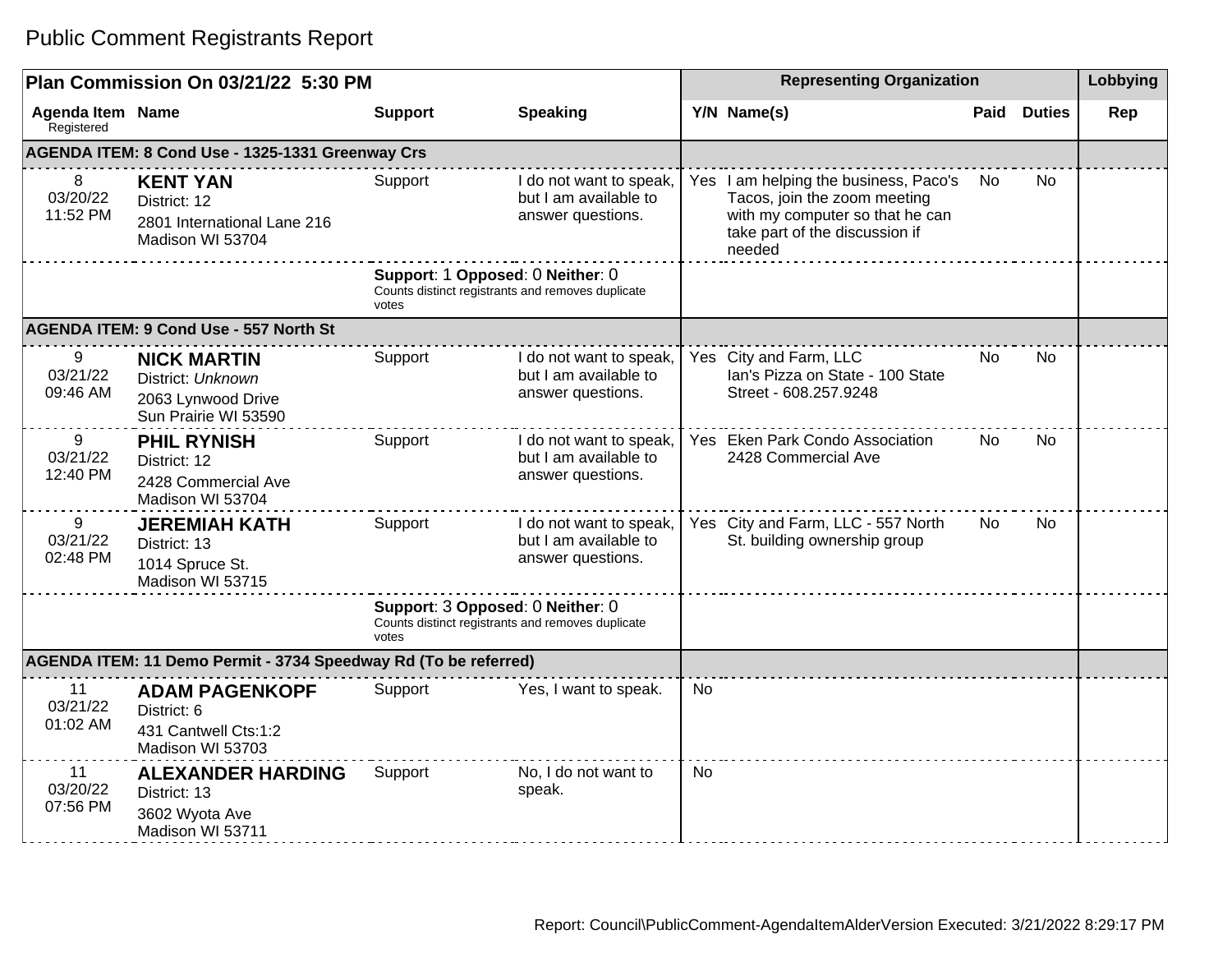#### **Plan Commission On 03/21/22 5:30 PM Representing Organization Lobbying Agenda Item** Registered **Name Support Speaking Y/N Name(s) Paid Duties Rep AGENDA ITEM: 11 Demo Permit - 3734 Speedway Rd (To be referred)** 11 03/21/22 09:12 AM **MARY PUSTEJOVSKY** District: 11 4502 Woods End Madison WI 53711 Support No, I do not want to speak. No 11 03/21/22 11:26 AM **VICTOR TONIOLO** District: 4 111 N Hamilton St 201 Madison WI 53703 Support No, I do not want to speak. No 11 03/21/22 05:27 PM **NIKKI BARNES** District: 5 310 Waverly Pl Madison WI 53705 Oppose No, I do not want to speak. No **Support**: 4 **Opposed**: 1 **Neither**: 0 Counts distinct registrants and removes duplicate votes **AGENDA ITEM: 12 Cond Use - 3734 Speedway Rd** 12 03/17/22 06:39 PM **BRIAN S NIMITYONGSKUL** District: 5 326 Glenway St Madison WI 53705-5234 Neither support nor Yes, I want to speak. | No oppose 12 03/18/22 06:20 PM **ULRIKE DIETERLE** District: 5 323 North Blackhawk Avenue Madison WI 53705 Oppose Yes, I want to speak. Yes Ulrike Dieterle, Sunset Village Community Association, Co-President (Will not be able to log in until 6:30pm, but have also submitted comment via email) No No 12 03/19/22 01:02 PM **KEVIN BUROW** District: Unknown 7601 University Ave Suite 201 Middleton WI 53562 Support Yes, I want to speak. | Yes Knothe & Bruce Architects Yes Yes | No 12 03/19/22 02:50 PM **CAROL RICHARD** District: 5 3730 Ross Street Madison WI 53705 Oppose Yes, I want to speak. No

#### Public Comment Registrants Report

Report: Council\PublicComment-AgendaItemAlderVersion Executed: 3/21/2022 8:29:17 PM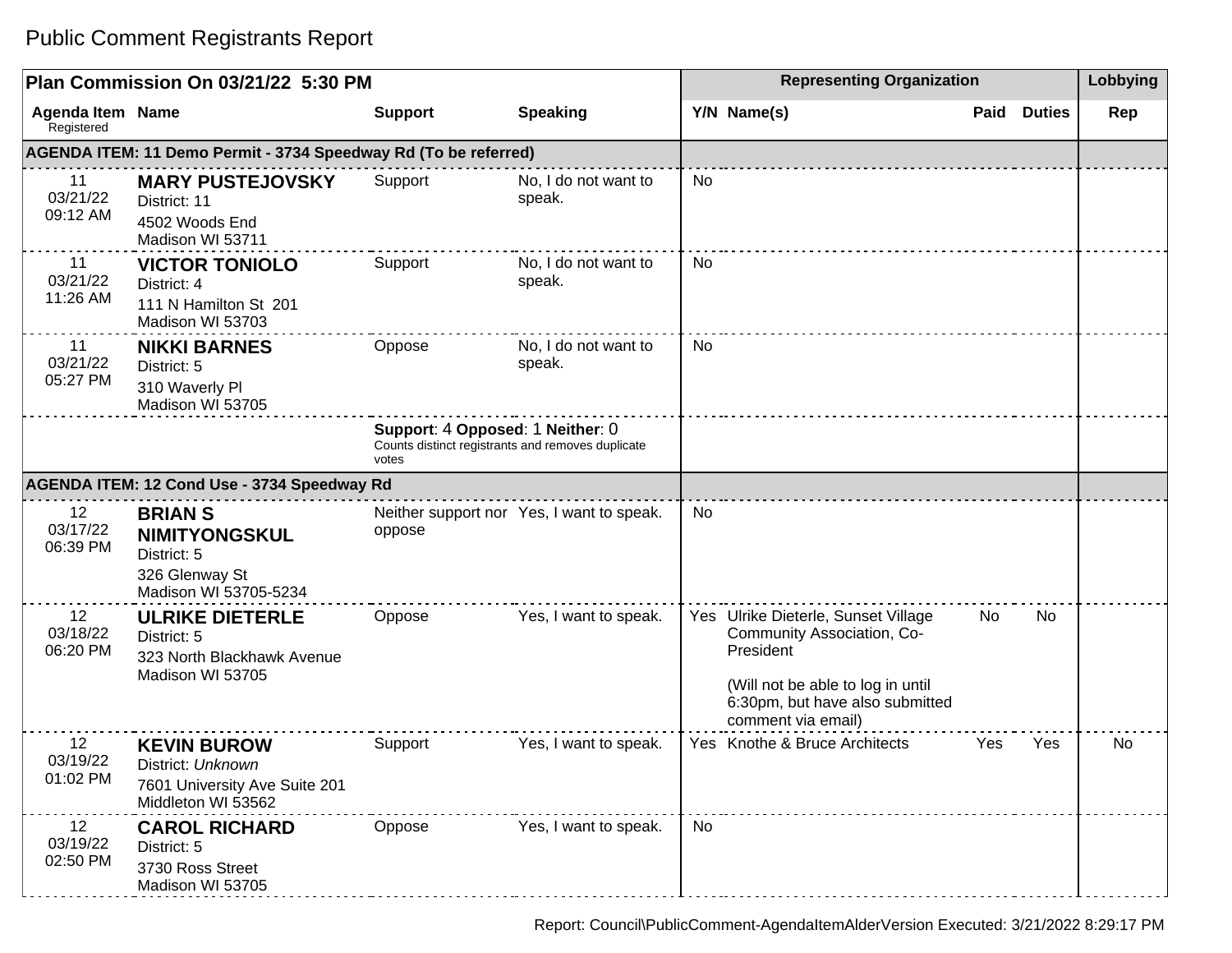|                                       | Plan Commission On 03/21/22 5:30 PM                                                 |                |                       | <b>Representing Organization</b> |                       | Lobbying |
|---------------------------------------|-------------------------------------------------------------------------------------|----------------|-----------------------|----------------------------------|-----------------------|----------|
| <b>Agenda Item Name</b><br>Registered |                                                                                     | <b>Support</b> | <b>Speaking</b>       | Y/N Name(s)                      | Paid<br><b>Duties</b> | Rep      |
|                                       | AGENDA ITEM: 12 Cond Use - 3734 Speedway Rd                                         |                |                       |                                  |                       |          |
| 12<br>03/19/22<br>04:48 PM            | <b>CLARE M STAPLETON</b><br>District: 5<br>3968 Plymouth Circle<br>Madison WI 53705 | Oppose         | Yes, I want to speak. | <b>No</b>                        |                       |          |
| 12<br>03/20/22<br>08:45 AM            | <b>FRED BERG</b><br>District: 5<br>3730 Ross Street<br>Madison WI 53705             | Oppose         | Yes, I want to speak. | <b>No</b>                        |                       |          |
| 12<br>03/20/22<br>02:49 PM            | <b>GRAHAM PETIT</b><br>District: 5<br>334 Glenway Street<br>Madison WI 53705        | Oppose         | Yes, I want to speak. | <b>No</b>                        |                       |          |
| 12<br>03/20/22<br>03:13 PM            | <b>EMILY HAUCK</b><br>District: 5<br>316 Waverly Pl<br>Madison WI 53705             | Oppose         | Yes, I want to speak. | <b>No</b>                        |                       |          |
| 12<br>03/20/22<br>07:41 PM            | <b>DAMIEN LUYET</b><br>District: 5<br>305 Glenway st<br>Madison WI 53705            | Oppose         | Yes, I want to speak. | <b>No</b>                        |                       |          |
| 12<br>03/20/22<br>07:46 PM            | <b>WILL OCHOWICZ</b><br>District: 6<br>745 E Gorhams:1:F<br>Madison WI 53703        | Support        | Yes, I want to speak. | Yes Madison is for People        | No<br>No.             |          |
| 12<br>03/20/22<br>08:06 PM            | <b>CAROL RICHARD</b><br>District: 5<br>3730 Ross Street<br>Madison WI 53705         | Oppose         | Yes, I want to speak. | <b>No</b>                        |                       |          |
| 12<br>03/20/22<br>08:22 PM            | <b>CRYSTAL FLYNN</b><br>District: 5<br>3725 Ross St<br>Madison WI 53705             | Oppose         | Yes, I want to speak. | <b>No</b>                        |                       |          |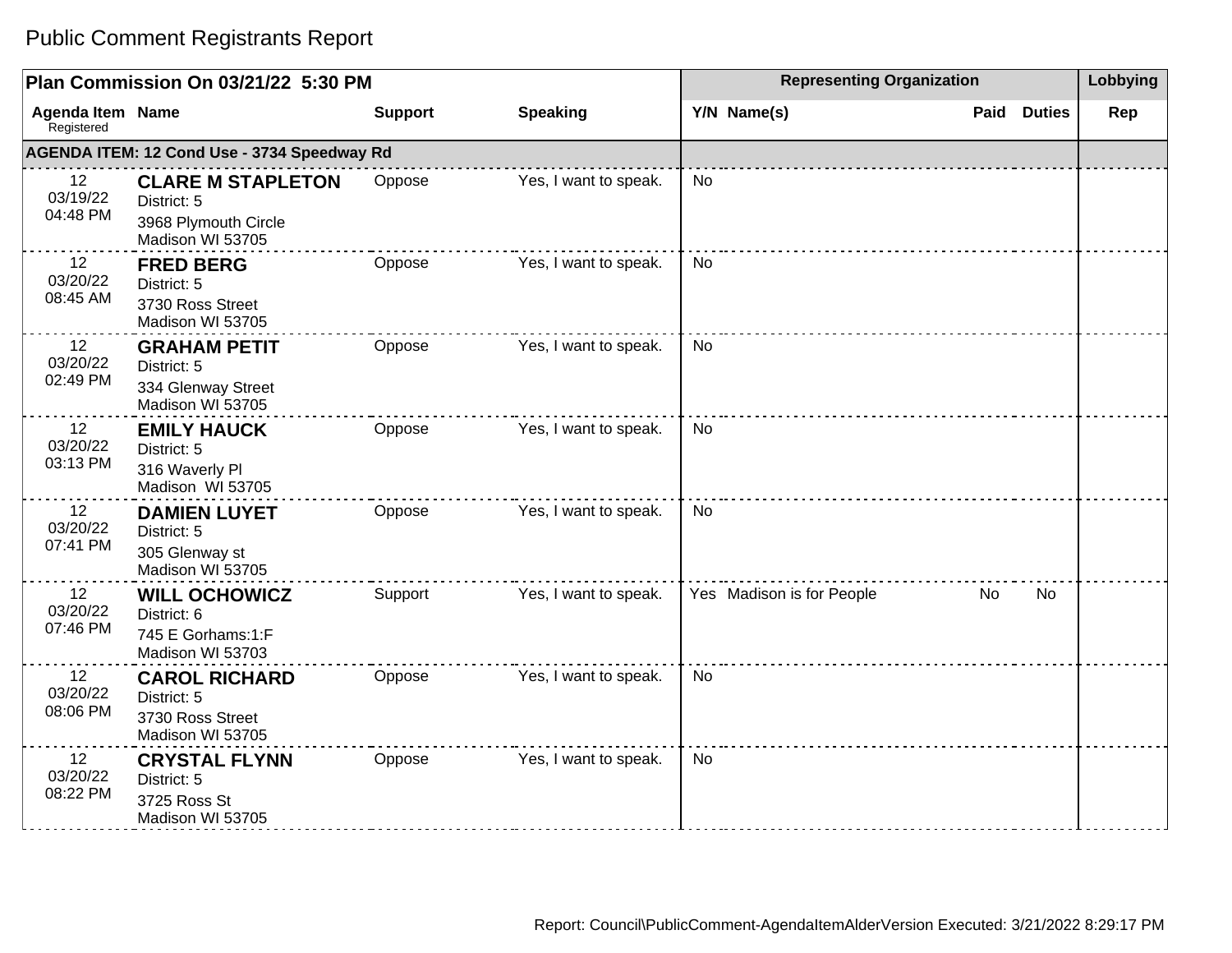|                                | Plan Commission On 03/21/22 5:30 PM                                                 |                |                       | <b>Representing Organization</b> | Lobbying              |     |
|--------------------------------|-------------------------------------------------------------------------------------|----------------|-----------------------|----------------------------------|-----------------------|-----|
| Agenda Item Name<br>Registered |                                                                                     | <b>Support</b> | <b>Speaking</b>       | Y/N Name(s)                      | <b>Duties</b><br>Paid | Rep |
|                                | AGENDA ITEM: 12 Cond Use - 3734 Speedway Rd                                         |                |                       |                                  |                       |     |
| 12<br>03/20/22<br>08:48 PM     | <b>FRED BERG</b><br>District: 5<br>3730 Ross St<br>Madison WI 53705                 | Oppose         | Yes, I want to speak. | <b>No</b>                        |                       |     |
| 12<br>03/20/22<br>08:59 PM     | <b>TIFFANY V</b><br>District: 11<br>3733 Ross<br>Madison WI 53705                   | Oppose         | Yes, I want to speak. | <b>No</b>                        |                       |     |
| 12<br>03/21/22<br>06:35 AM     | <b>ALEXANDER ZIELSKE</b><br>District: 5<br>310 Waverly Place<br>Madison WI 53705    | Oppose         | Yes, I want to speak. | <b>No</b>                        |                       |     |
| 12<br>03/21/22<br>07:44 AM     | <b>KATE VIEIRA</b><br>District: 5<br>321 Larkin<br>Madison WI 53705                 | Oppose         | Yes, I want to speak. | No                               |                       |     |
| 12<br>03/21/22<br>07:53 AM     | <b>PERRI LIEBL</b><br>District: 5<br>2318 Hollister Avenue<br>Madison WI 53726-5316 | Oppose         | Yes, I want to speak. | <b>No</b>                        |                       |     |
| 12<br>03/21/22<br>11:33 AM     | <b>MARK BARNES</b><br>District: 5<br>2318 Hollister Ave<br>MADISON WI 53726         | Oppose         | Yes, I want to speak. | No                               |                       |     |
| 12<br>03/21/22<br>03:17 PM     | <b>BRANDON COOK</b><br>District: 6<br>465 N Baldwin Street<br>Madison WI 53704      | Support        | Yes, I want to speak. | <b>No</b>                        |                       |     |
| 12<br>03/21/22<br>04:38 PM     | <b>ALEX SALOUTOS</b><br>District: 5<br>3818 Hammersley Ave<br>Madison WI 53705      | Oppose         | Yes, I want to speak. | <b>No</b>                        |                       |     |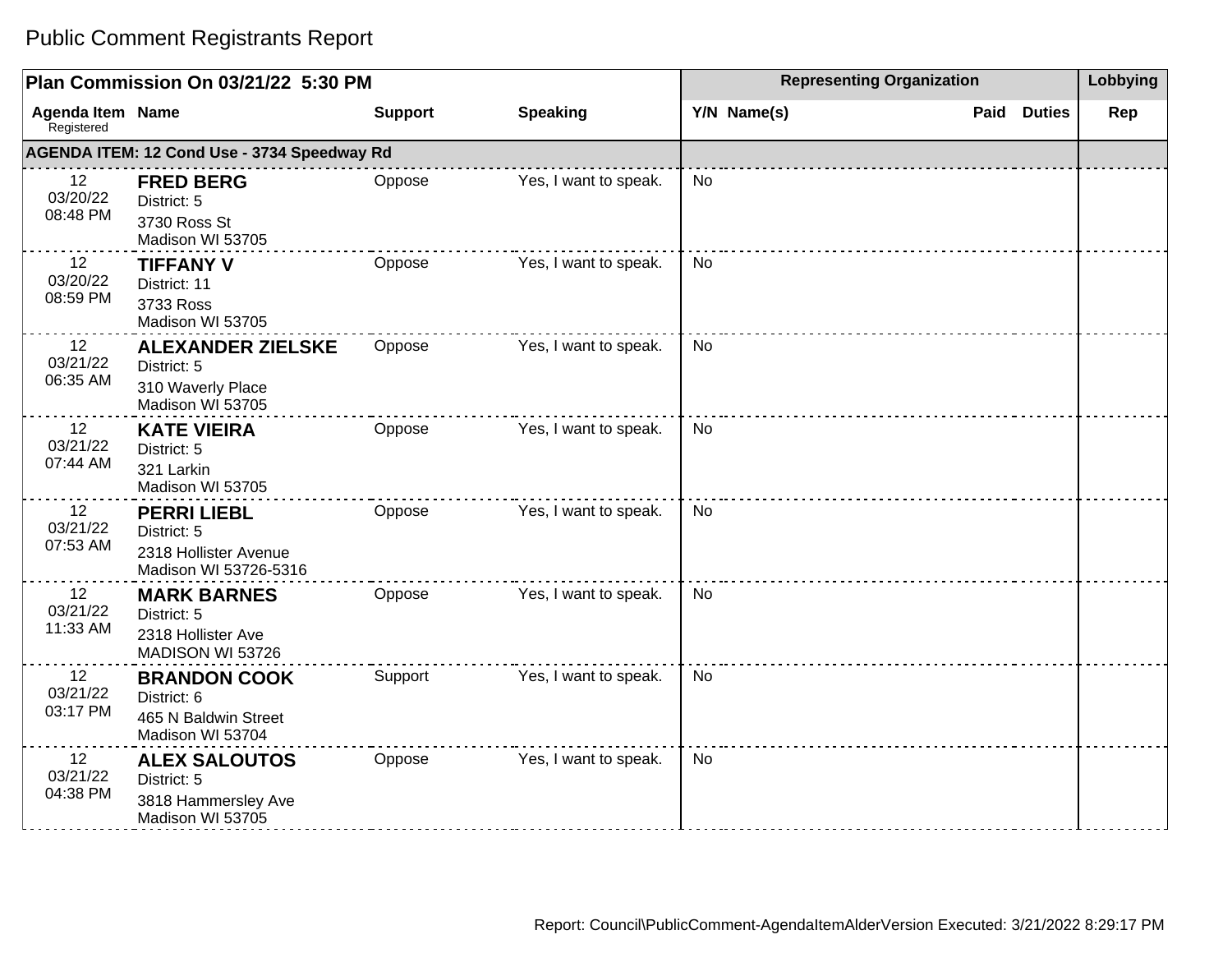|                                       | Plan Commission On 03/21/22 5:30 PM                                                               |                |                                                                       | <b>Representing Organization</b> | Lobbying              |     |
|---------------------------------------|---------------------------------------------------------------------------------------------------|----------------|-----------------------------------------------------------------------|----------------------------------|-----------------------|-----|
| <b>Agenda Item Name</b><br>Registered |                                                                                                   | <b>Support</b> | <b>Speaking</b>                                                       | Y/N Name(s)                      | Paid<br><b>Duties</b> | Rep |
|                                       | AGENDA ITEM: 12 Cond Use - 3734 Speedway Rd                                                       |                |                                                                       |                                  |                       |     |
| 12<br>03/21/22<br>04:54 PM            | <b>ALEX SALOUTOS</b><br>District: 5<br>3818 Hammersley Ave<br>Madison WI 53705                    | Oppose         | Yes, I want to speak.                                                 | <b>No</b>                        |                       |     |
| 12<br>03/21/22<br>05:04 PM            | <b>ALEX SALOUTOS</b><br>District: 5<br>3818 Hammersley Ave<br>Madison WI 53705                    | Oppose         | Yes, I want to speak.                                                 | <b>No</b>                        |                       |     |
| 12<br>03/19/22<br>11:54 AM            | <b>HENRY A. FLOGEL</b><br>District: 5<br>312 Waverly Place 312<br>Madison WI 53705                | Oppose         | I do not want to speak,<br>but I am available to<br>answer questions. | <b>No</b>                        |                       |     |
| 12<br>03/19/22<br>01:30 PM            | <b>SARA FLOGEL</b><br>District: 5<br><b>WAVERLY PL 312</b><br>Madison WI 53705                    | Oppose         | I do not want to speak,<br>but I am available to<br>answer questions. | <b>No</b>                        |                       |     |
| 12<br>03/21/22<br>02:31 PM            | <b>JONATHAN GAPEN</b><br>District: 5<br>2203 Regent St.s:1:3<br>Madison WI 53726                  | Support        | I do not want to speak,<br>but I am available to<br>answer questions. | <b>No</b>                        |                       |     |
| 12<br>03/17/22<br>06:58 PM            | <b>LIZ HOEKSEMA</b><br>District: 5<br>3814 Mineral Point Rd<br>Madison WI 53705                   | Oppose         | No, I do not want to<br>speak.                                        | <b>No</b>                        |                       |     |
| 12<br>03/17/22<br>07:55 PM            | <b>JASON PROPP</b><br>District: 5<br>309 Glenway St<br>Madison WI 53705                           | Oppose         | No, I do not want to<br>speak.                                        | <b>No</b>                        |                       |     |
| 12<br>03/19/22<br>01:51 PM            | <b>PATRICIA PAT LIEBL</b><br><b>LIEBL</b><br>District: 5<br>3938 Plymouth Cir<br>Madison WI 53705 | Oppose         | No, I do not want to<br>speak.                                        | <b>No</b>                        |                       |     |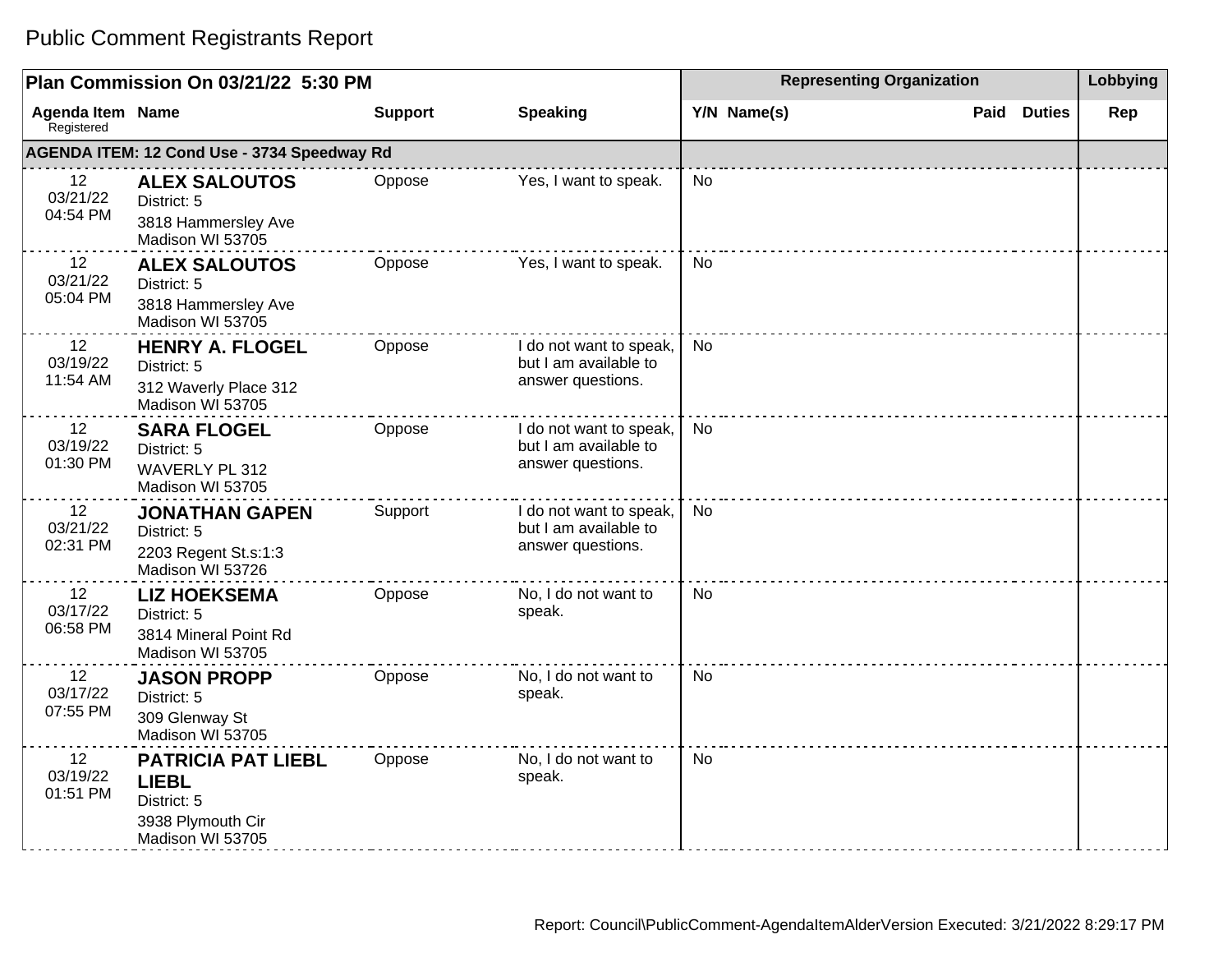|                                       | Plan Commission On 03/21/22 5:30 PM                                                |                |                                | <b>Representing Organization</b> | Lobbying              |     |
|---------------------------------------|------------------------------------------------------------------------------------|----------------|--------------------------------|----------------------------------|-----------------------|-----|
| <b>Agenda Item Name</b><br>Registered |                                                                                    | <b>Support</b> | <b>Speaking</b>                | Y/N Name(s)                      | <b>Duties</b><br>Paid | Rep |
|                                       | AGENDA ITEM: 12 Cond Use - 3734 Speedway Rd                                        |                |                                |                                  |                       |     |
| 12<br>03/19/22<br>06:24 PM            | <b>NANCY HOCHSTETTER</b><br>District: 5<br>3746 Ross St<br>Madison WI 53705        | Oppose         | No, I do not want to<br>speak. | <b>No</b>                        |                       |     |
| 12<br>03/19/22<br>08:18 PM            | <b>TRACEY MALONEY</b><br>District: 5<br>3726 Hammersley ave<br>Madison WI 53705    | Oppose         | No, I do not want to<br>speak. | <b>No</b>                        |                       |     |
| 12<br>03/20/22<br>07:56 PM            | <b>ALEXANDER HARDING</b><br>District: 13<br>3602 Wyota Ave<br>Madison WI 53711     | Support        | No, I do not want to<br>speak. | <b>No</b>                        |                       |     |
| 12<br>03/20/22<br>08:04 PM            | <b>AUSTIN FARBER</b><br>District: 6<br>1031 Williamson Sts:1:2<br>Madison WI 53703 | Support        | No, I do not want to<br>speak. | No                               |                       |     |
| 12<br>03/20/22<br>08:07 PM            | <b>WILL HARDT</b><br>District: 6<br>320 S. Baldwin Street 301<br>Madison WI 53703  | Support        | No, I do not want to<br>speak. | <b>No</b>                        |                       |     |
| 12<br>03/20/22<br>08:07 PM            | <b>STEDMAN IAN</b><br>District: 5<br>3725 Ross St<br>Madison WI 53705              | Oppose         | No, I do not want to<br>speak. | <b>No</b>                        |                       |     |
| 12<br>03/20/22<br>08:09 PM            | <b>ANNA MEYER</b><br>District: 6<br>320 S Baldwin St 301<br>Madison WI 53703       | Support        | No, I do not want to<br>speak. | <b>No</b>                        |                       |     |
| 12<br>03/21/22<br>01:01 AM            | <b>ADAM PAGENKOPF</b><br>District: 6<br>431 Cantwell Cts:1:2<br>Madison WI 53703   | Support        | No, I do not want to<br>speak. | <b>No</b>                        |                       |     |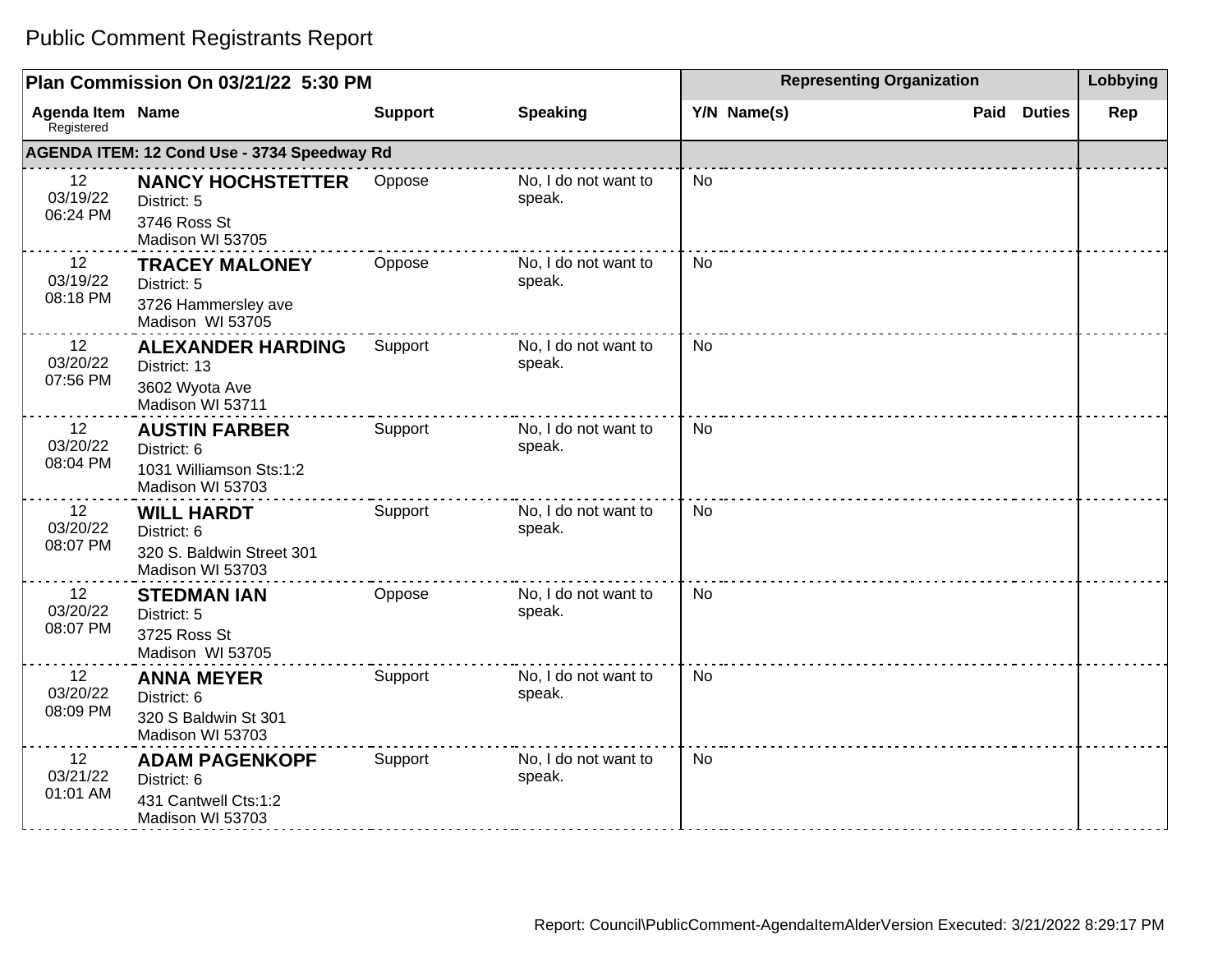|                                | Plan Commission On 03/21/22 5:30 PM                                                   |                |                                | <b>Representing Organization</b> |                       | Lobbying |
|--------------------------------|---------------------------------------------------------------------------------------|----------------|--------------------------------|----------------------------------|-----------------------|----------|
| Agenda Item Name<br>Registered |                                                                                       | <b>Support</b> | <b>Speaking</b>                | Y/N Name(s)                      | Paid<br><b>Duties</b> | Rep      |
|                                | AGENDA ITEM: 12 Cond Use - 3734 Speedway Rd                                           |                |                                |                                  |                       |          |
| 12<br>03/21/22<br>07:52 AM     | <b>OWEN RATCLIFF</b><br>District: 1<br>7354 Timber Lake Trail 107<br>Madison WI 53719 | Support        | No, I do not want to<br>speak. | <b>No</b>                        |                       |          |
| 12<br>03/21/22<br>08:43 AM     | <b>MARIE THOMPSON</b><br>District: 11<br>401 N Eau Claire Ave<br>Madison WI 53705     | Support        | No, I do not want to<br>speak. | No                               |                       |          |
| 12<br>03/21/22<br>08:44 AM     | <b>JULIAN FALEDAS</b><br>District: 1<br>7354 Timber Lake Trl 107<br>Madison WI 53719  | Support        | No, I do not want to<br>speak. | <b>No</b>                        |                       |          |
| 12<br>03/21/22<br>08:48 AM     | <b>BENJAMIN NOFFKE</b><br>District: 11<br>402 Westmorland Blvd<br>Madison WI 53711    | Support        | No, I do not want to<br>speak. | <b>No</b>                        |                       |          |
| 12<br>03/21/22<br>09:06 AM     | <b>ERIC HETTLER</b><br>District: 5<br>2805 Ridge Road<br>Madison WI 53705             | Support        | No, I do not want to<br>speak. | No                               |                       |          |
| 12<br>03/21/22<br>09:07 AM     | <b>NATHAN RIGGS</b><br>District: 6<br>730 Williamson street 404<br>Madison WI 53703   | Support        | No, I do not want to<br>speak. | <b>No</b>                        |                       |          |
| 12<br>03/21/22<br>09:13 AM     | <b>MARY PUSTEJOVSKY</b><br>District: 11<br>4502 Woods End<br>Madison WI 53711         | Support        | No, I do not want to<br>speak. | No                               |                       |          |
| 12<br>03/21/22<br>09:17 AM     | <b>CAILEY JAMISON</b><br>District: 6<br>1827 E Washington Ave 167<br>Madison WI 53704 | Support        | No, I do not want to<br>speak. | <b>No</b>                        |                       |          |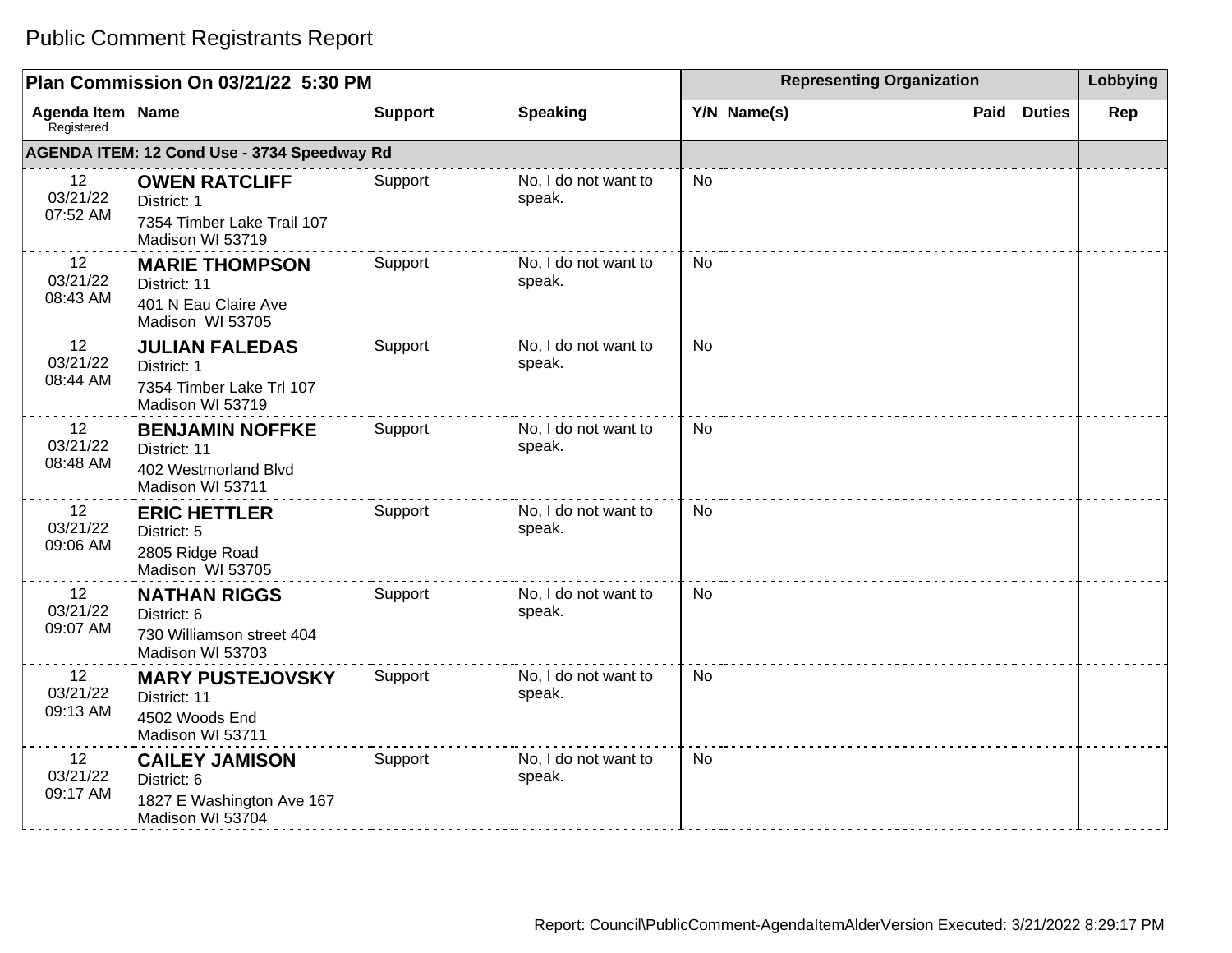|                                       | Plan Commission On 03/21/22 5:30 PM                                                |                |                                | <b>Representing Organization</b> | Lobbying              |     |
|---------------------------------------|------------------------------------------------------------------------------------|----------------|--------------------------------|----------------------------------|-----------------------|-----|
| <b>Agenda Item Name</b><br>Registered |                                                                                    | <b>Support</b> | <b>Speaking</b>                | Y/N Name(s)                      | <b>Duties</b><br>Paid | Rep |
|                                       | AGENDA ITEM: 12 Cond Use - 3734 Speedway Rd                                        |                |                                |                                  |                       |     |
| 12<br>03/21/22<br>09:18 AM            | <b>IAN JAMISON</b><br>District: 6<br>1827 E Washington Ave 167<br>Madison WI 53704 | Support        | No, I do not want to<br>speak. | No                               |                       |     |
| 12<br>03/21/22<br>09:29 AM            | <b>ALEXANDER BEA</b><br>District: 12<br>2137 E Mifflin St<br>Madison WI 53704      | Support        | No, I do not want to<br>speak. | No                               |                       |     |
| 12<br>03/21/22<br>09:47 AM            | <b>SARAH JAMISON</b><br>District: 1<br>511 Commerce Drive<br>Madison WI 53719      | Support        | No, I do not want to<br>speak. | No                               |                       |     |
| 12<br>03/21/22<br>09:57 AM            | <b>SCOTT JAMISON</b><br>District: 19<br>84 Kessel Ct Apt 4<br>Madison WI 53711     | Support        | No, I do not want to<br>speak. | <b>No</b>                        |                       |     |
| 12<br>03/21/22<br>10:05 AM            | <b>HALLIE DUFFY</b><br>District: 6<br>1233 jenifer st s:1:1<br>Madison WI 53703    | Support        | No, I do not want to<br>speak. | <b>No</b>                        |                       |     |
| 12<br>03/21/22<br>11:27 AM            | <b>VICTOR TONIOLO</b><br>District: 4<br>111 N Hamilton St 201<br>Madison WI 53703  | Support        | No, I do not want to<br>speak. | <b>No</b>                        |                       |     |
| 12<br>03/21/22<br>11:29 AM            | <b>ERIN HOLZBAUER</b><br>District: 5<br>3737 Ross St<br>Madison WI 53705           | Oppose         | No, I do not want to<br>speak. | <b>No</b>                        |                       |     |
| 12<br>03/21/22<br>11:42 AM            | <b>DAVID ROIZIN</b><br>District: 6<br>602 South Baldwin Street<br>MADISON WI 53703 | Support        | No, I do not want to<br>speak. | <b>No</b>                        |                       |     |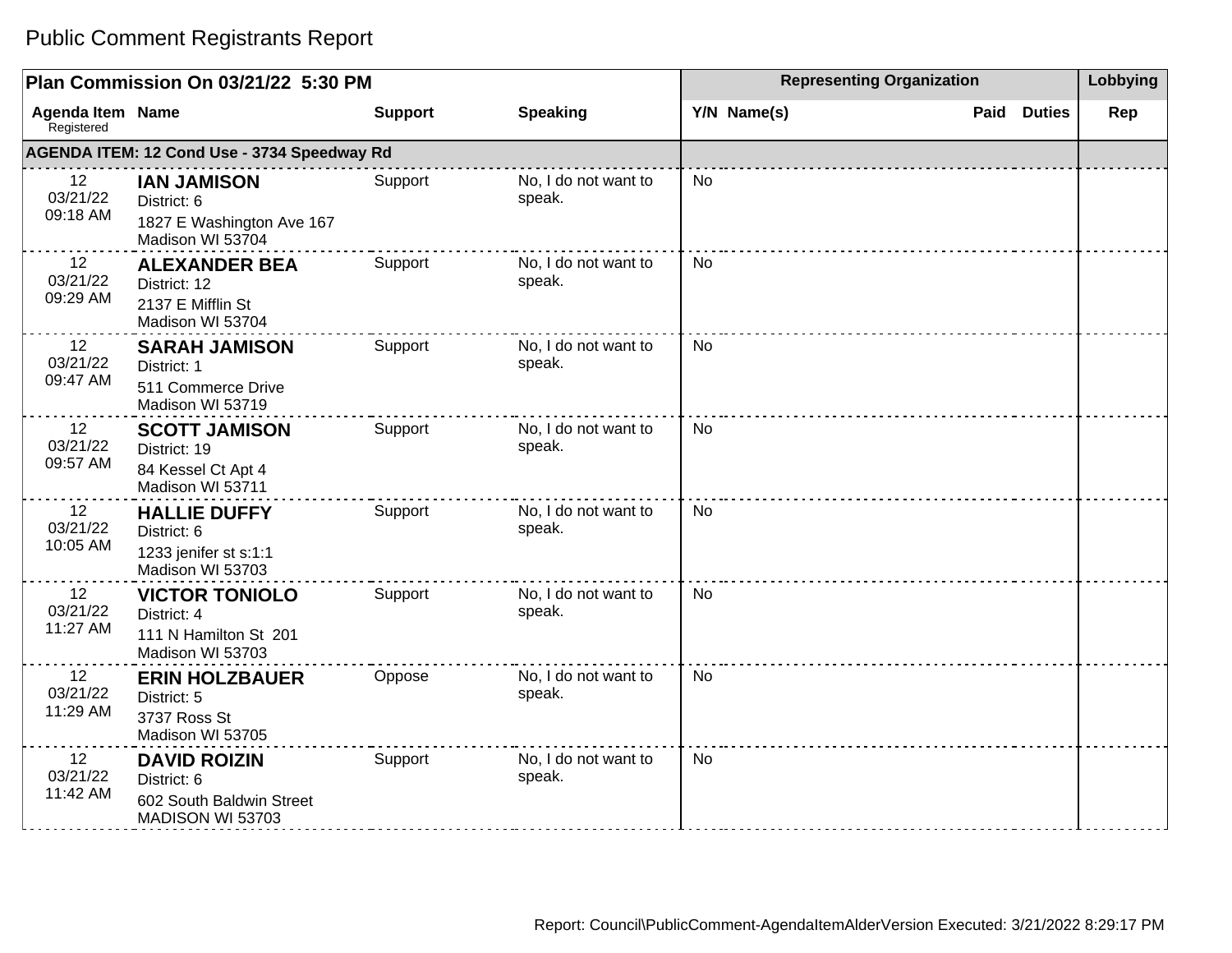|                                       | Plan Commission On 03/21/22 5:30 PM                                              |                |                                                    | <b>Representing Organization</b> |                       | Lobbying |
|---------------------------------------|----------------------------------------------------------------------------------|----------------|----------------------------------------------------|----------------------------------|-----------------------|----------|
| <b>Agenda Item Name</b><br>Registered |                                                                                  | <b>Support</b> | <b>Speaking</b>                                    | Y/N Name(s)                      | <b>Duties</b><br>Paid | Rep      |
|                                       | AGENDA ITEM: 12 Cond Use - 3734 Speedway Rd                                      |                |                                                    |                                  |                       |          |
| 12<br>03/21/22<br>12:33 PM            | <b>JANICE BINTER</b><br>District: 5<br>3723 Ross St<br>Madison WI 53705          | Oppose         | No, I do not want to<br>speak.                     | No                               |                       |          |
| 12<br>03/21/22<br>01:02 PM            | <b>KYLE REDLIN</b><br>District: 16<br>1514 Homberg Ln<br>Madison WI 53716        | Oppose         | No, I do not want to<br>speak.                     | <b>No</b>                        |                       |          |
| 12<br>03/21/22<br>01:08 PM            | <b>HAL FLOGEL</b><br>District: 5<br>312 Waverly Place<br>Madison WI 53705        | Oppose         | No, I do not want to<br>speak.                     | <b>No</b>                        |                       |          |
| 12<br>03/21/22<br>02:11 PM            | <b>KATHY LUKER</b><br>District: 11<br>3809 Birch Avenue<br>Madison WI 53711      | oppose         | Neither support nor No, I do not want to<br>speak. | <b>No</b>                        |                       |          |
| 12<br>03/21/22<br>04:27 PM            | <b>BIANCA M WHITNEY</b><br>District: 11<br>442 Orchard Dr<br>Madison WI 53711    | Support        | No, I do not want to<br>speak.                     | <b>No</b>                        |                       |          |
| 12<br>03/21/22<br>04:49 PM            | <b>GERARDO JIMENEZ</b><br>District: 5<br>2810 Sylvan Road<br>Madison WI 53705    | Support        | No, I do not want to<br>speak.                     | <b>No</b>                        |                       |          |
| 12<br>03/21/22<br>04:51 PM            | <b>JEFF MACK</b><br>District: 10<br>4214 Yuma Dr<br>Madison WI 53711             | Support        | No, I do not want to<br>speak.                     | No                               |                       |          |
| 12<br>03/21/22<br>05:03 PM            | <b>SPENCER GARRETT</b><br>District: 14<br>2202 Luann Ln. 204<br>Madison WI 53713 | Support        | No, I do not want to<br>speak.                     | <b>No</b>                        |                       |          |